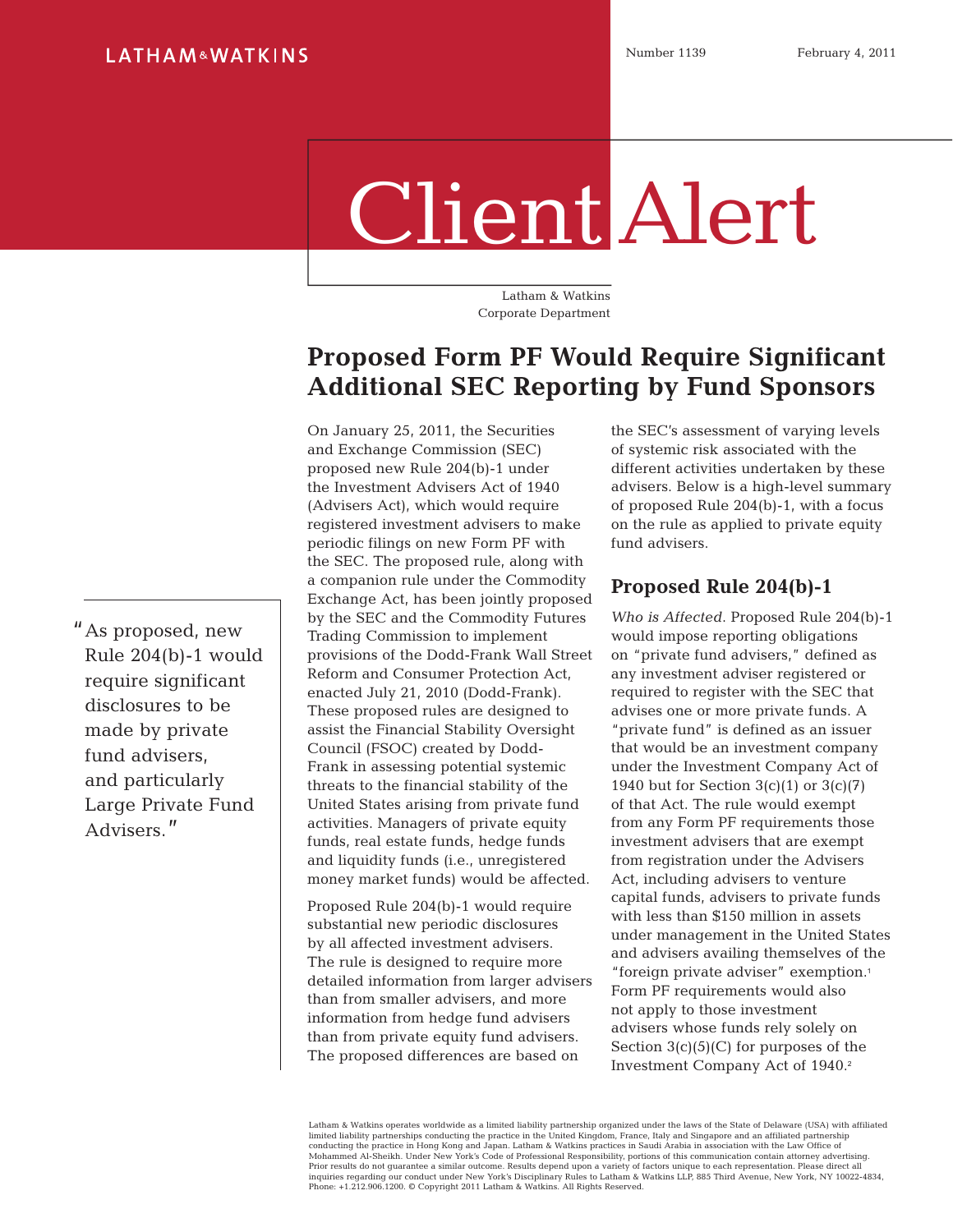*Reporting Obligations*. All private fund advisers would be required to complete certain basic information on Form PF. Private fund advisers with \$1 billion or more in qualifying private equity fund, hedge fund and liquidity fund assets under management (Large Private Fund Advisers) would be required to complete additional information on Form PF based on fund type. Large Private Fund Advisers would be required to update their Form PF filings on a quarterly basis, while all other filers would be required to update their filings annually. For purposes of determining assets under management, private fund advisers would be required to aggregate amounts managed directly with (i) amounts managed by the adviser's "related persons" and (ii) assets held in managed accounts that pursue substantially the same investment objective and strategy and invest in substantially the same positions as one of the adviser's private funds. "Related persons" include the management team of the adviser and all persons or entities directly or indirectly controlling, controlled by or under common control with the adviser.

*Form PF Content*. Form PF would require all private fund advisers to disclose their assets under management (including certain breakdowns thereof) and other fund-specific data, including:

- Gross and net asset value of each private fund
- Monthly and quarterly fund performance data
- Each private fund's total borrowings, along with a breakdown of the fund's borrowings among domestic and international financial institutions and non-financial institutions
- Identities of creditors to which any of the adviser's funds owes an amount equal to at least 5 percent of such fund's net asset value
- Total number of beneficial owners
- Percentage ownership of the five beneficial owners having the largest equity interests in the fund

Large Private Fund Advisers would be required to provide additional reporting, the focus of which would depend on the type of fund advised. Large Private Fund Advisers to private equity funds<sup>3</sup> would be required to report additional detailed information about each private equity fund under management, including the following:

- Information about fund borrowings and guarantees
- Information about debt of controlled portfolio companies (including debtto-equity ratios and debt maturity profiles)
- Identity of persons providing bridge financing to portfolio companies and the amount of such financing
- Additional information regarding financial industry portfolio companies
- Information on events of default on any fund debt or portfolio company debt during the reporting period
- A breakdown of the fund's investments by industry and geography

*Filing Frequency*. The SEC anticipates that the proposed rule would have an initial compliance date of December 15, 2011 (the Effective Date). Proposed reporting deadlines are set forth below. The proposed rule would also require that advisers pay as-yet-undetermined filing fees in connection with Form PF filings.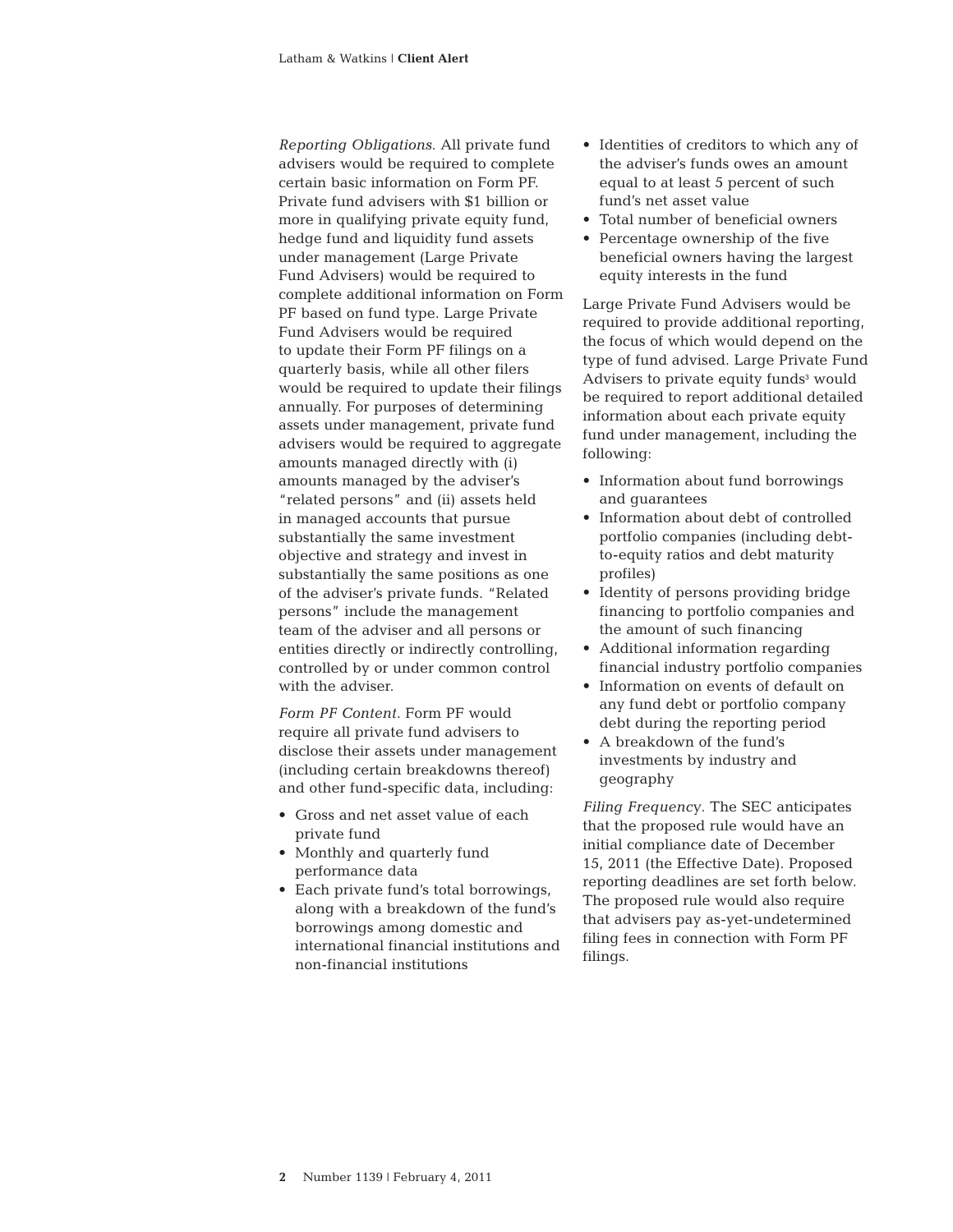| <b>Category of Adviser</b>                                        | <b>Filing Obligation</b>                                                                                                                                                                                      |  |
|-------------------------------------------------------------------|---------------------------------------------------------------------------------------------------------------------------------------------------------------------------------------------------------------|--|
| Private Fund Advisers (Excluding)<br>Large Private Fund Advisers) | First filing due within 90 days after<br>٠<br>end of adviser's first fiscal year<br>ending on or after the Effective Date<br>Annual updates due within 90 days<br>after end of each subsequent fiscal<br>year |  |
| Large Private Fund Advisers                                       | First filing due January 15, 2012<br>• Quarterly updates due within 15<br>days after end of each subsequent<br>calendar quarter                                                                               |  |
| Advisers Registering After the<br><b>Effective Date</b>           | Initial filing due within 15 days after<br>end of the next occurring calendar<br>quarter following registration<br>Subsequent filings in accordance<br>with the above                                         |  |

*Disclosure of Form PF Information*. The SEC has indicated that it does not intend to make filed Form PF information publicly available, but the SEC would nevertheless make such information available to the FSOC for evaluation of systemic risk consistent with the requirements of Dodd-Frank. The SEC has stated that it also expects to share Form PF information on a confidential basis with foreign financial regulators and that it may also disclose such information to other federal departments and agencies, to self-regulatory organizations or pursuant to certain court orders. Information collected on Form PF would also be used by the SEC in its own regulatory programs, including for purposes of examinations and enforcement actions.

*Recordkeeping Requirements*. The SEC has indicated that it will address additional recordkeeping requirements specific to private fund advisers for systemic risk assessment purposes in a separate release.

*Comment Period*. The SEC is currently accepting comments on the proposed rule. The comment period will end 60 days following publication of the proposed rule in the Federal Register.

### **Conclusion**

As proposed, new Rule 204(b)-1 would require significant disclosures to be made by private fund advisers, and particularly Large Private Fund Advisers. This enhanced disclosure obligation, particularly for Large Private Fund Advisers, would require disclosure of information typically considered proprietary to an investment adviser's operations. We will continue to monitor the regulatory process with respect to these proposals.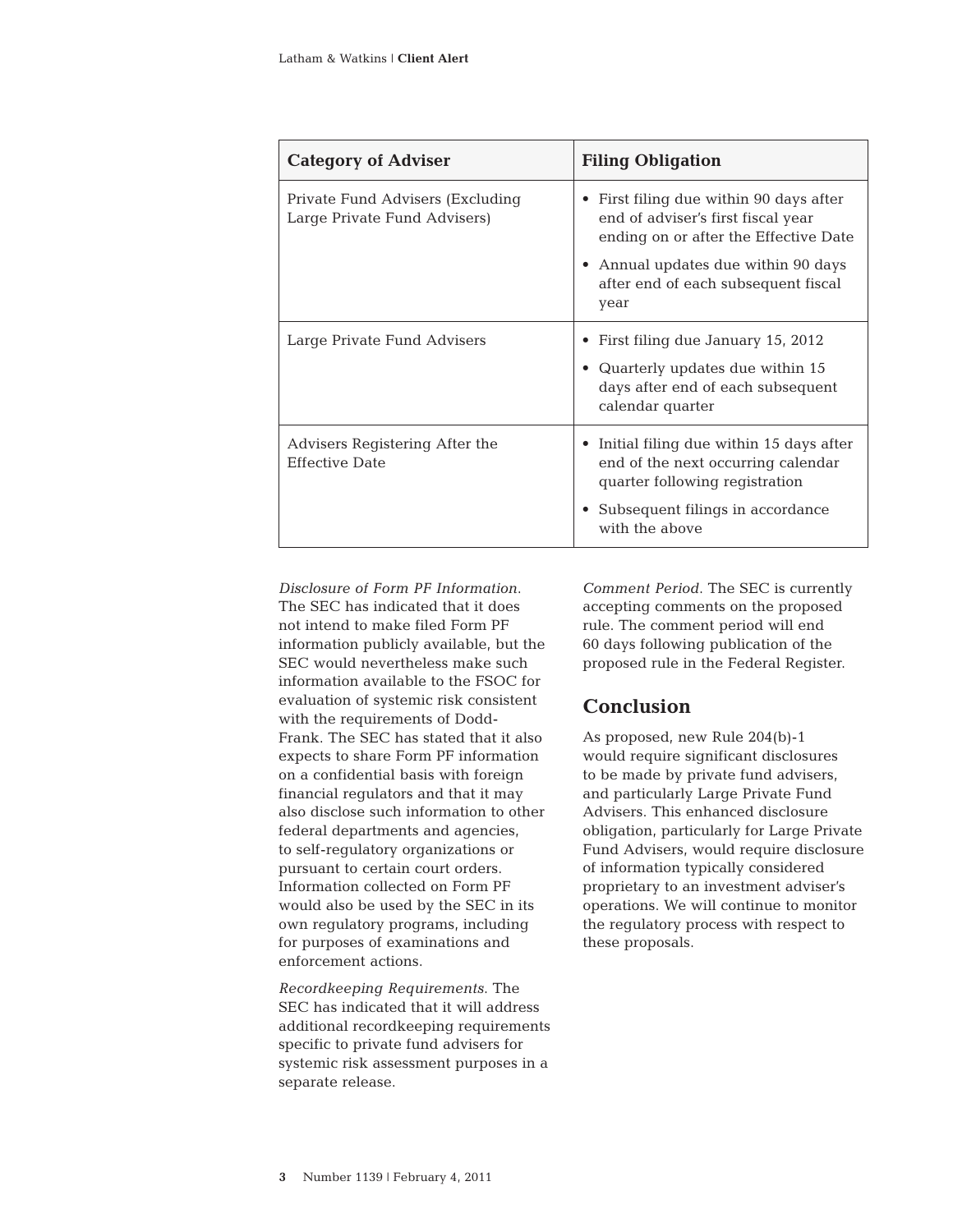#### **Endnotes**

- <sup>1</sup> Dodd Frank eliminated the broad-based "private adviser" exemption on which many private fund advisers previously relied.
- <sup>2</sup> Section  $3(c)(5)(C)$  provides an exemption from "investment company" status under the Investment Company Act of 1940 for certain real estate funds that are primarily engaged in purchasing or otherwise acquiring mortgages and other liens on and interest in real estate.
- <sup>3</sup> A "private equity fund" is defined as any private fund that is not a hedge fund, liquidity fund, real estate fund, securitized asset fund or venture capital fund and which does not provide investors with redemption rights in the ordinary course.

 A "hedge fund" is defined to include private funds that have any one of what the SEC cites in the proposing release as the "three common characteristics of a hedge fund: a performance fee using market value (instead of only realized gains), high leverage or short selling." Private equity funds with any of these characteristics may therefore be classified as hedge funds under the proposed rule.

If you have any questions about this *Client Alert*, please contact Nadia Sager (SD) or Amanda Molter (SD) or any other member of the Latham & Watkins Investment Funds Group including:

#### **New York**

#### **Brynn D. Peltz**

+1.212.906.2913 brynn.peltz@lw.com

**Kathleen A. Walsh** +1.212.906.1626 kathleen.walsh@lw.com

#### **Andrea J. Schwartzman**

+1.212.906.2952 andrea.schwartzman@lw.com

#### **Washington, D.C.**

**Barton B. Clark** +1.202.637.1009 barton.clark@lw.com

#### **Los Angeles**

**Scott P. Klein** +1.213.891.7586 scott.klein@lw.com

#### **San Diego**

**Nadia S. Sager** +1.619.238.2865 nadia.sager@lw.com